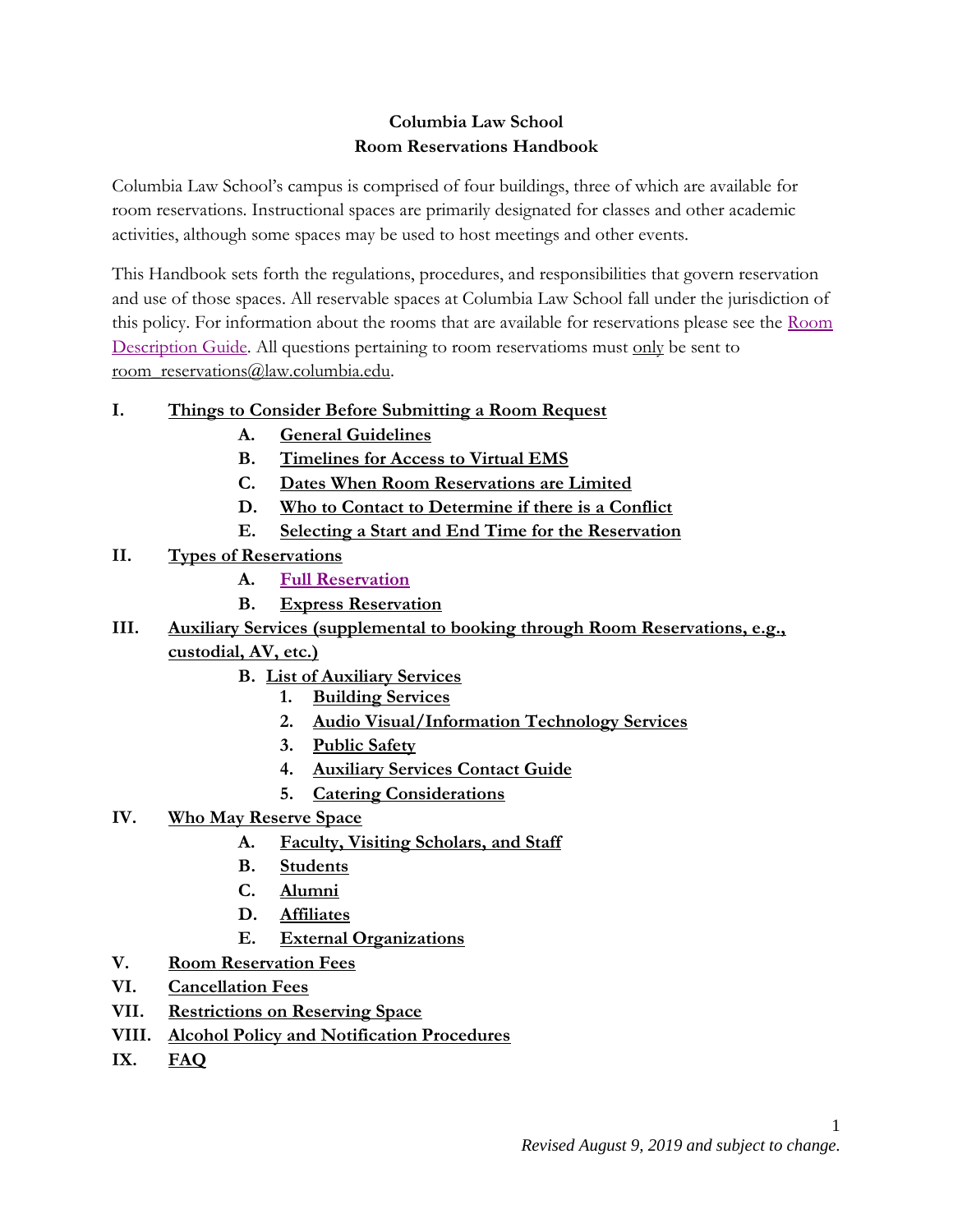#### <span id="page-1-1"></span><span id="page-1-0"></span>I. **Things to Consider When Submitting a Room Request**

#### A. **General Guidelines**

1. Columbia Law School has very limited capacity to provide space and cannot guarantee the availability of rooms even if those requesting space meet qualifying conditions. Columbia Law School faculty, faculty assistants, staff and recognized student groups should request space using their Virtual EMS login credentials. If you believe you should have Virtual EMS login credentials but do not have them please contact [room\\_reservations@law.columbia.edu.](mailto:room_reservations@law.columbia.edu)

2. All parties using Columbia Law School's rooms are expected to follow the guidelines for room use as set forth in this policy, as posted, and as provided by authorized Columbia Law School representatives. If damages are sustained in the room, including to furniture or technical equipment, the requesting department, organization, or other relevant group will be responsible for any associated costs of amelioration.

3. Each room has a standard setup, which is described in the Room Description Guide. If a scheduled event requires a configuration different from the room's default configuration, or needs additional services, the user must request the change with the Law School's Building Services department. Please see [section III](#page-5-0) of this document for contact information of the appropriate department(s). Additional charges may apply.

4. Event Details

a) When titling your event, be both succinct and descriptive. For example, if you are holding a meeting for your staff, include the name of the department or professor in the title e.g., Student Services Meeting.

b) There are two new required sections in the reservation details.

(1) Alcohol – Y or N: We need to know whether you intend to serve alcohol at your event. This will be especially helpful with student events.

(2) Speakers or Special Guests: This will be used to gauge security needs or other involvement in the event.

*Please note, furniture may never be taken out of a room or moved within a room by anyone other than authorized Facilities staff.*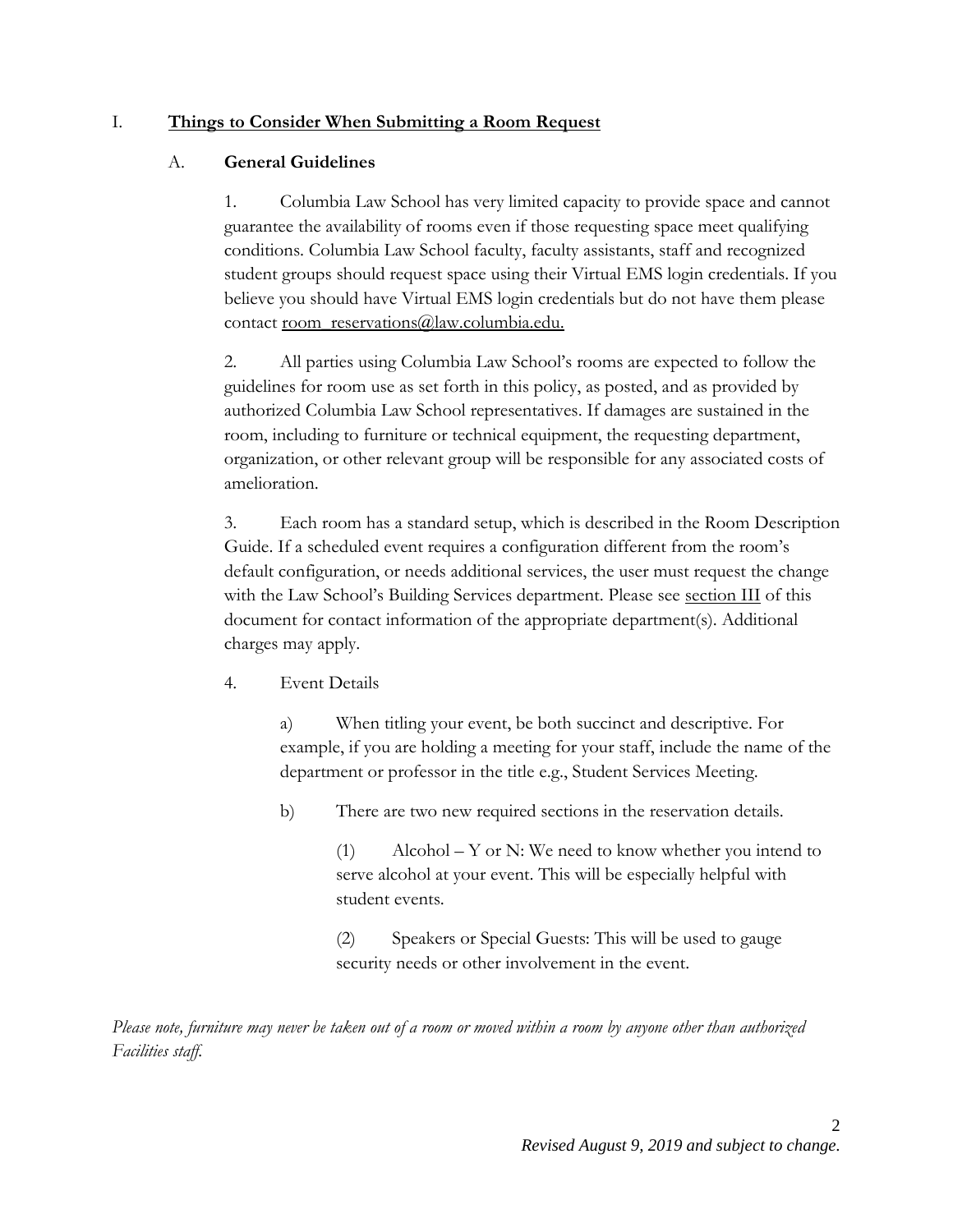# <span id="page-2-0"></span>B. **Timelines for Access to Virtual EMS**

1. During the academic year, requests for space will not be confirmed until the course schedule is finalized and rooms have been assigned to each individual class. This usually occurs in late August for the fall semester and within the first two weeks of January for the spring semester. The online room reservations system, Virtual EMS, will be inactive until those classroom assignments are complete. The community will be notified via email once Virtual EMS reopens for reservations.

# **Beginning August 16, 2019, the room reservation system will reopen in the following order:**

 Using Virtual EMS, only faculty, centers, and staff will be able to reserve a room for the fall semester during the following dates:

*August 16 – August 29*

 Using Virtual EMS, only student organizations will be able to reserve rooms for the fall semester during the following dates:

*August 30 – September 5*

**Beginning September 6**, the room reservation system will be reopened to all members of the Law School community, University affiliates, and outside organizations to reserve rooms for the fall semester.

<span id="page-2-1"></span>*Please note these dates are subject to change, and will be updated before each semester.*

### C. **Dates When Room Reservations are Limited**

1. *Law School Exam Periods*. Events, conferences, and workshops may not be scheduled during exam periods. Exceptions will not be granted. Please review the Law School's [academic calendar](https://www.law.columbia.edu/academic-calendar) for relevant dates.

2. Admissions Events. The Office of Admissions hosts two series of spring programming for prospective students, entitled "Mondays at Columbia" and "Admitted Student Program." These will vary year by year, so please consult this policy for updates. Events on these dates are restricted. *Exceptions will not be granted.*

- Mondays at Columbia: Monday, February 17
- $\bullet$  Mondays at Columbia: Monday, April 20
- Mondays at Columbia: Monday, April 27
- Admitted Student Program: Wednesday, March 4 and Thursday, March 5
- Admitted Student Program: Wednesday, March 25 and Thursday, March 26
- Admitted Students Program: Wednesday, April 1 and Thursday, April 2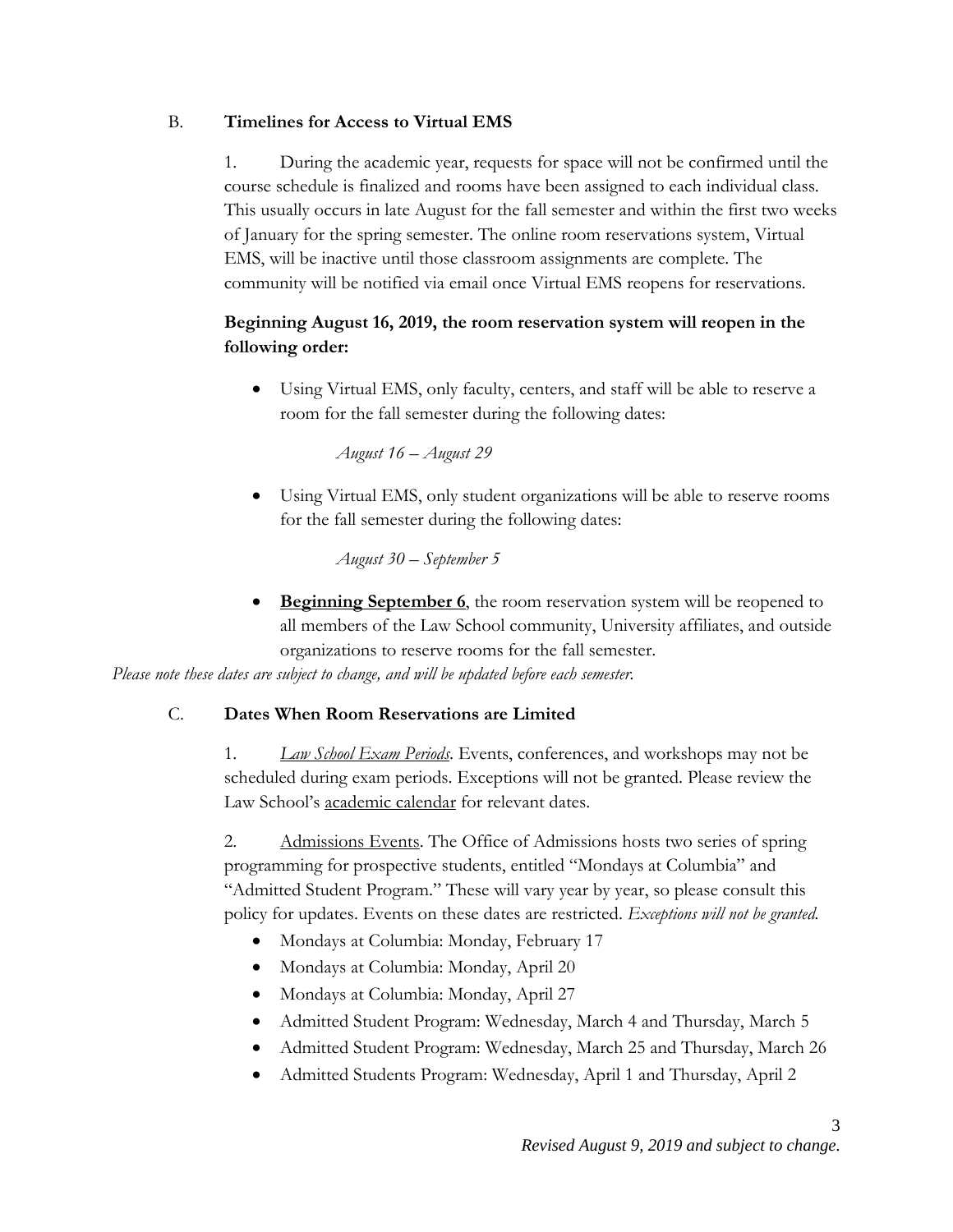*3. Lawyers, Community, and Impact.* Student Services, along with the Vice Dean for Intellectual Life and the Dean's Office hold events throughout the semester to engage students and address current issues. On these dates, lunch hour events are heavily restricted. *Exceptions will not be granted.*

- September 11
- October 30

## <span id="page-3-0"></span>D. **Who to Contact to Determine if There is a Conflict**

On any given day, Columbia Law School is host to a number of meetings and events. In an effort to minimize conflicts and maximize the opportunity for attendees to participate in an anticipated event it is recommended that you reach out to the contacts listed below for guidance on potential conflicts for a proposed date. Please note, after contacting the following individuals you must still follow the protocol listed in this document to reserve a room.

 Questions related to potential conflicts for scheduled events hosted by Columbia Law School Faculty Members and/or Columbia Law School Centers should be directed to [Zoe Attridge.](mailto:zattridge@law.columbia.edu)

*Please note faculty/assistants/centers must also submit their events to Zoe Attridge through the shared calendar so that it can be copied to the master calendar.*

- Questions related to potential conflicts for scheduled events hosted by Student Affairs Administrative Offices (Social Justice Initiatives, Career Services, Registration Services, and Student Services) should be directed to [Brian Juergens.](mailto:bjuerg@law.columbia.edu)
- Questions related to potential conflicts for scheduled events hosted by Student Organizations should be directed to [Room Reservations.](mailto:room_reservations@law.columbia.edu)

### <span id="page-3-1"></span>E. **Selecting a Start and End Time for the Reservation**

Virtual EMS automatically adds setup/teardown time to a reservation's start and end time to allow Facilities staff to prepare a room or clean up after an event. Classrooms and seminar rooms in Jerome Greene Hall, William and June Warren Hall, and William C. Warren Hall require four minutes in setup/teardown time at the beginning and end of every reservation. Flexible, non-classroom spaces such as Case Lounge, Jerome Greene Annex, Drapkin Lounge, and Lenfest Café require one hour of setup/teardown time at both the beginning and end of every event.

For example, if an event is scheduled to take place in Case Lounge from 2:00 - 3:00 p.m., the next event may begin at 5:00 p.m.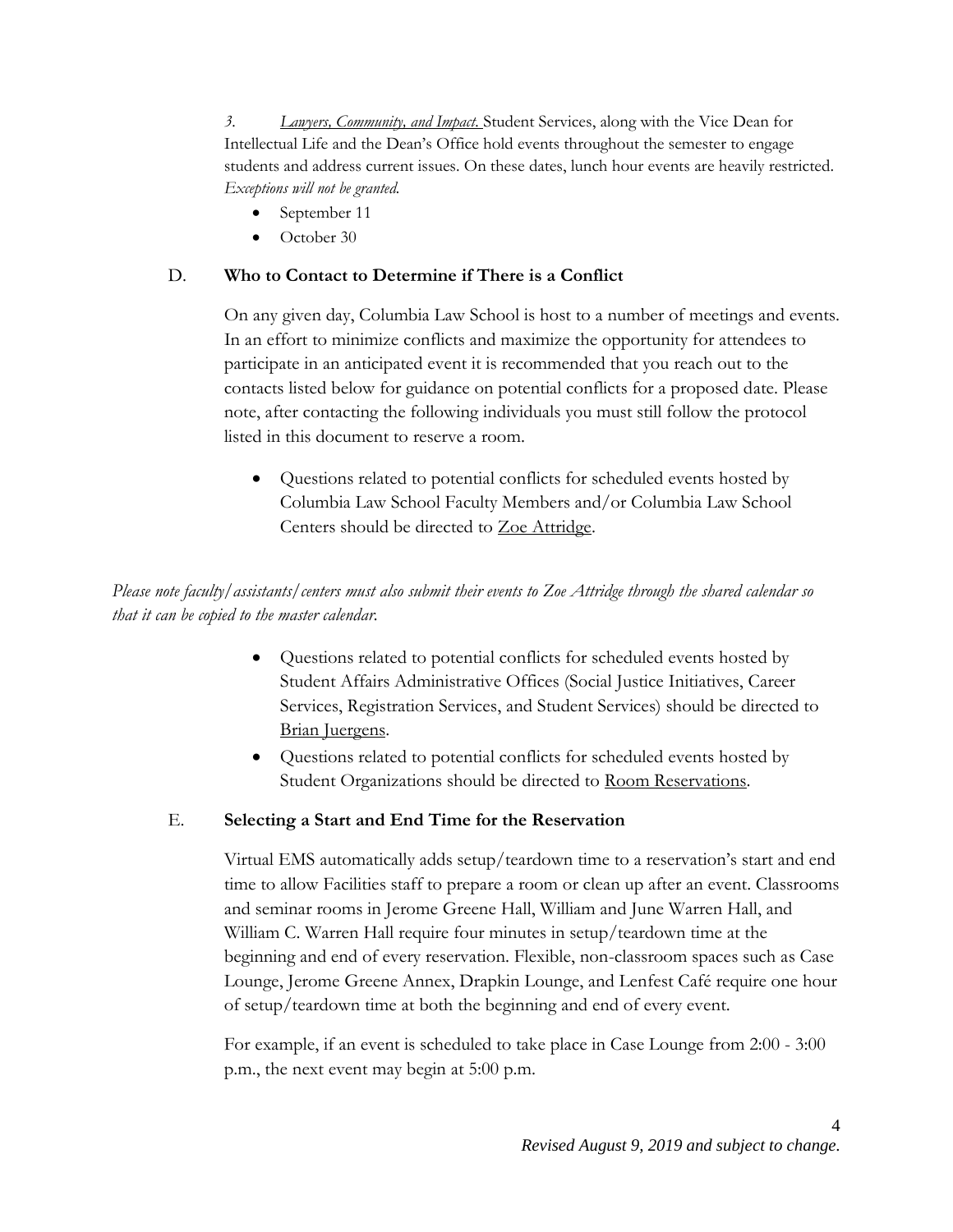### <span id="page-4-1"></span><span id="page-4-0"></span>II. **Types of Reservations**

A. **Full Reservation:** Rooms with services (catering, audio/visual needs, and room setup) that are booked at least 72 hours prior to the start of the event.

#### <span id="page-4-2"></span>**NEW**

1. Speedcharts are required for any reservation requiring services. Please provide the speedchart you wish to use to correspond with you event.

B. **Express Reservation**: Rooms booked fewer than 72 hours prior to the event start time and that do not need auxiliary services (i.e., no food cleanup, no AV needs, no public safety needs). These types of reservations are limited to Virtual EMS account credentials. Exceptions will not be granted.

|                                                                                                 | Are you submitting the room request in<br>Virtual EMS more than 72 hours in<br>advance of the event? |                            |
|-------------------------------------------------------------------------------------------------|------------------------------------------------------------------------------------------------------|----------------------------|
|                                                                                                 | Y                                                                                                    | N                          |
| Which type of reservation<br>should I book in Virtual EMS?                                      | <b>Full Reservation</b>                                                                              | <b>Express Reservation</b> |
| May I have auxiliary services<br>(custodial, room configuration,<br>AV staff assistance, etc.)? | Yes                                                                                                  | $\rm No$                   |
| Does the request require Room<br>Reservations' approval?                                        | Yes                                                                                                  | $\rm No$                   |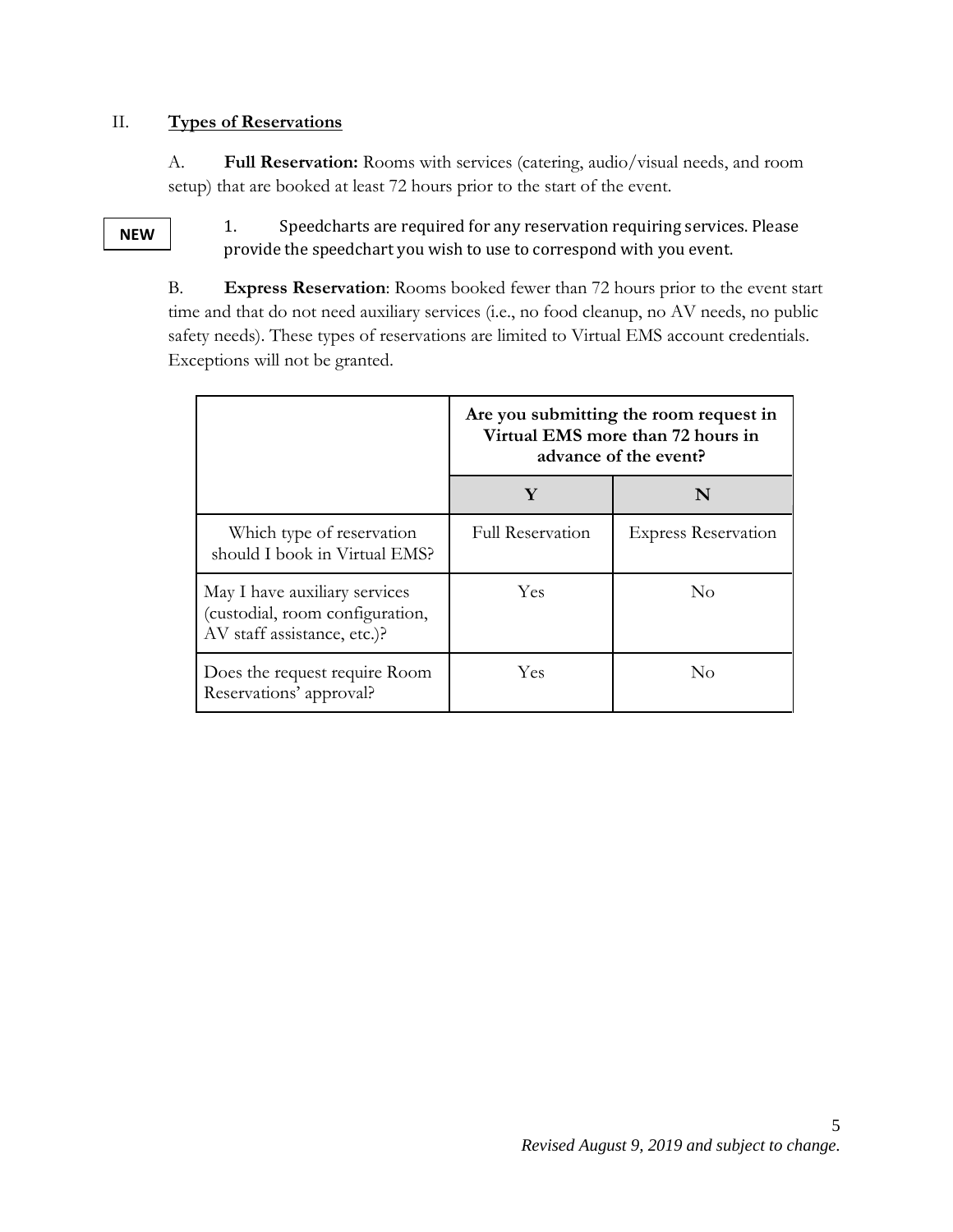#### <span id="page-5-0"></span>III. **Auxiliary Services**

A. Receiving confirmation of a room only permits access to the room. Any additional requests including but not limited to furniture configuration (including rental furniture, if necessary), table linens, catering, microphones, use of projector screen, and use of computers are considered auxiliary services.

<span id="page-5-1"></span>B. Below you will find a list of the most frequently used auxiliary services. Please note that auxiliary services will likely incur fees beyond the room reservation fee. If you would like a quote for the auxiliary fees, please contact Building Services at least two weeks before your event. If you anticipate the needs of auxiliary services, please submit your room reservation request and contact the appropriate office as listed below a **minimum** of two weeks in advance of the event.

# <span id="page-5-2"></span>1. **Building Services**

a) If your event will require special furniture configuration, additional tables, linen rentals, or if food will be served, you must contact [buildingevents@law.columbia.edu](mailto:buildingevents@law.columbia.edu)**.** 

### <span id="page-5-3"></span>2. **Audio Visual/Information Technology Services**

a) If your event requires technological and/or AV capabilities (including if a guest requires disability accommodations that would allow the guest to fully participate in an event), please contact  $\frac{\text{average}(a)}{\text{law.columbia.edu}}$ .

### <span id="page-5-5"></span><span id="page-5-4"></span>3. **Public Safety**

a) If your event will feature a government official who travels with a security detail (including judges and former officials), a prominent or controversial speaker, or if you have reason to believe that your event requires security please contact [Joel Kosman](mailto:jkosma@law.columbia.edu) (students). All others should contact [Tony Pallone,](mailto:apallo@law.columbia.edu) the Law School's Director of Building Services.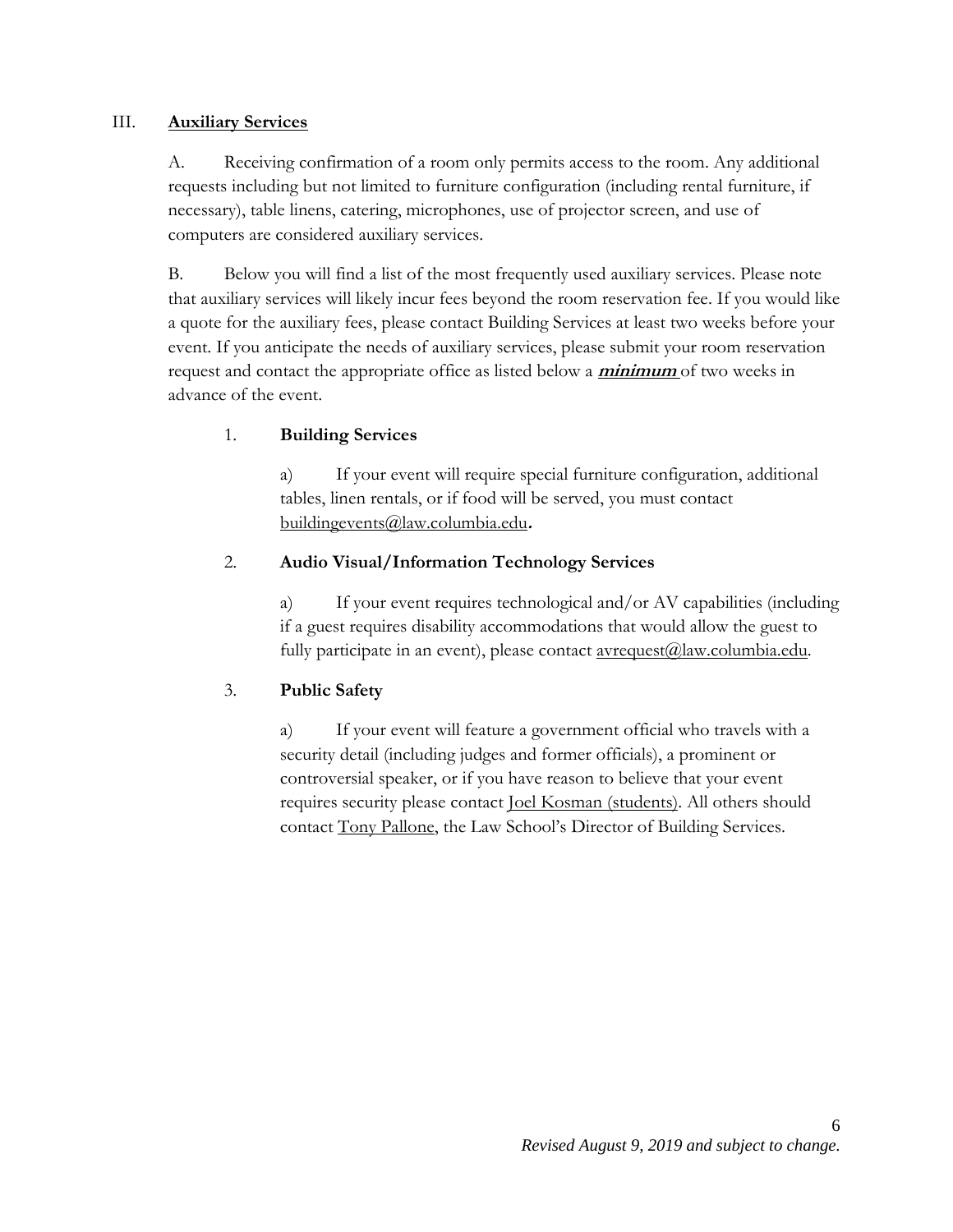#### 4. **Auxiliary Services Contact Guide**

| Type of Request               | Department                             |
|-------------------------------|----------------------------------------|
|                               |                                        |
| Room Setup                    | buildingevents@law.columbia.edu        |
|                               |                                        |
| Custodial / Food Cleanup      | <u>buildingevents@law.columbia.edu</u> |
| Audio Visual                  | avrequest@law.columbia.edu             |
|                               |                                        |
| Computer and Other Technology | avrequest@law.columbia.edu             |
|                               |                                        |
| Security                      | Students: <b>Joel Kosman</b>           |
|                               |                                        |
|                               | Others: Tony Pallone                   |
|                               |                                        |

### <span id="page-6-0"></span>5. **Catering Considerations**

a) If you will have catering at your event, please observe the below items:

(1) You are responsible for making catering arrangements.

(2) Please take into consideration potential dietary restrictions/preferences of your attendees, e.g., Kosher, vegan, vegetarian, gluten-free, and nut-free.

(3) To reduce food waste, please make every effort to match your order to the number of attendees.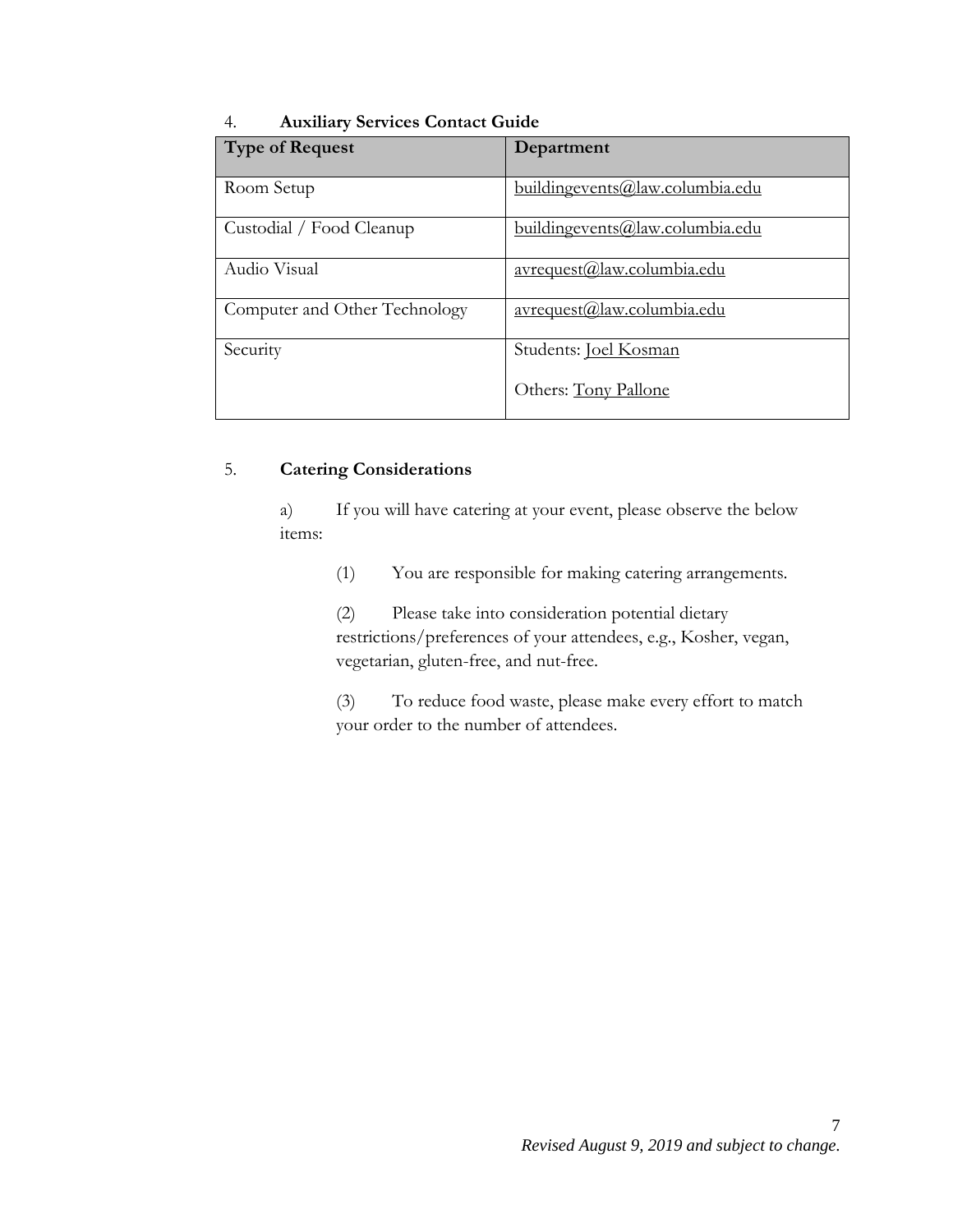#### <span id="page-7-1"></span><span id="page-7-0"></span>IV. **Who May Reserve Space?**

A. The following parties may request space under the conditions described below:

#### 1. **Faculty, Visiting Scholars, and Staff**

a) Columbia Law School faculty and staff may request space for:

(1) Course-related requests, such as make-up classes and review sessions. Please note, the Office of Registration Services is responsible for allocating classroom space for classes.

(2) Teaching Fellow ("TA") sessions or exam review sessions should be coordinated and requested with the faculty member's assistant once EMS has been opened for the semester.

> (a) Teaching fellows with instructors who are adjunct instructors or lecturers should email room\_reservations@law.columbia.edu with your request(s) for TA sessions.

(3) Departmental meetings.

(4) Faculty or administrative programs, events, workshops, seminars, and conferences not included in the curriculum guide.

#### <span id="page-7-2"></span>2. **Students**

a) Law School students may request space if:

(1) They hold leadership roles in Student Senate-recognized student organizations.

(2) All requests are to be made through the Virtual EMS login assigned to each organization. Each student organization is permitted to have 1-2 executive board members with access to Virtual EMS.

> (a) If your organization does not have a log-in, please email [room reservations.](mailto:room_reservations@law.columbia.edu)

**NEW**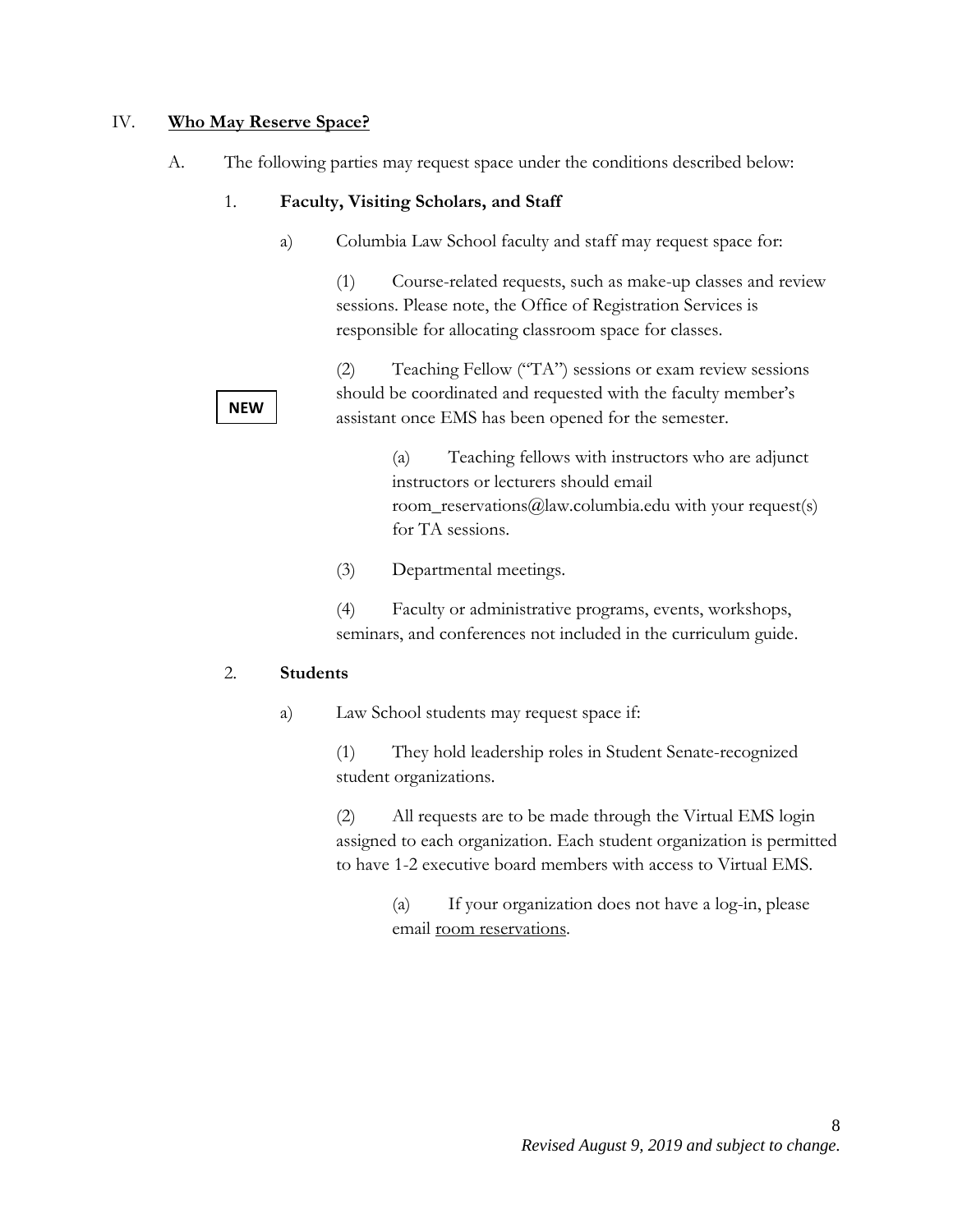#### <span id="page-8-0"></span>3. **Alumni**

a) Columbia Law School alumni can request space if:

(1) They are hosting an event or a meeting officially sponsored by Columbia Law School Development and Alumni Relations.

(2) The meeting or event is being hosted at the behest of Columbia Law School faculty, staff, or a student organization.

(3) All requests should be made with the department or constituency inviting the alumni or co-sponsoring the event.

#### <span id="page-8-1"></span>4. **Affiliates**

a) Columbia University affiliates (faculty and administrators at other Columbia University schools and departments) are welcome to request space for programs if:

> (1) The event is co-sponsored by (a) Columbia Law School faculty member(s), center, student organization, or administrative office (in which case, all requests should be made by the Law School department or Law School constituency co-sponsoring the event.

(2) If the event is not co-sponsored by the Law School, the reservation will be subject to the fees schedule listed in [section V.B](#page-9-1) below.

#### <span id="page-8-2"></span>5. **External Organizations**

a) Columbia Law School can accommodate requests for space on a case-by-case basis, availability permitting.

> (1) External organizations seeking to host an event at the Law School must submit to [room\\_reservations@law.columbia.edu,](mailto:room_reservations@law.columbia.edu) and the reservation will be subject to the fees schedule listed in [section](#page-9-1)  [V.B](#page-9-1) below.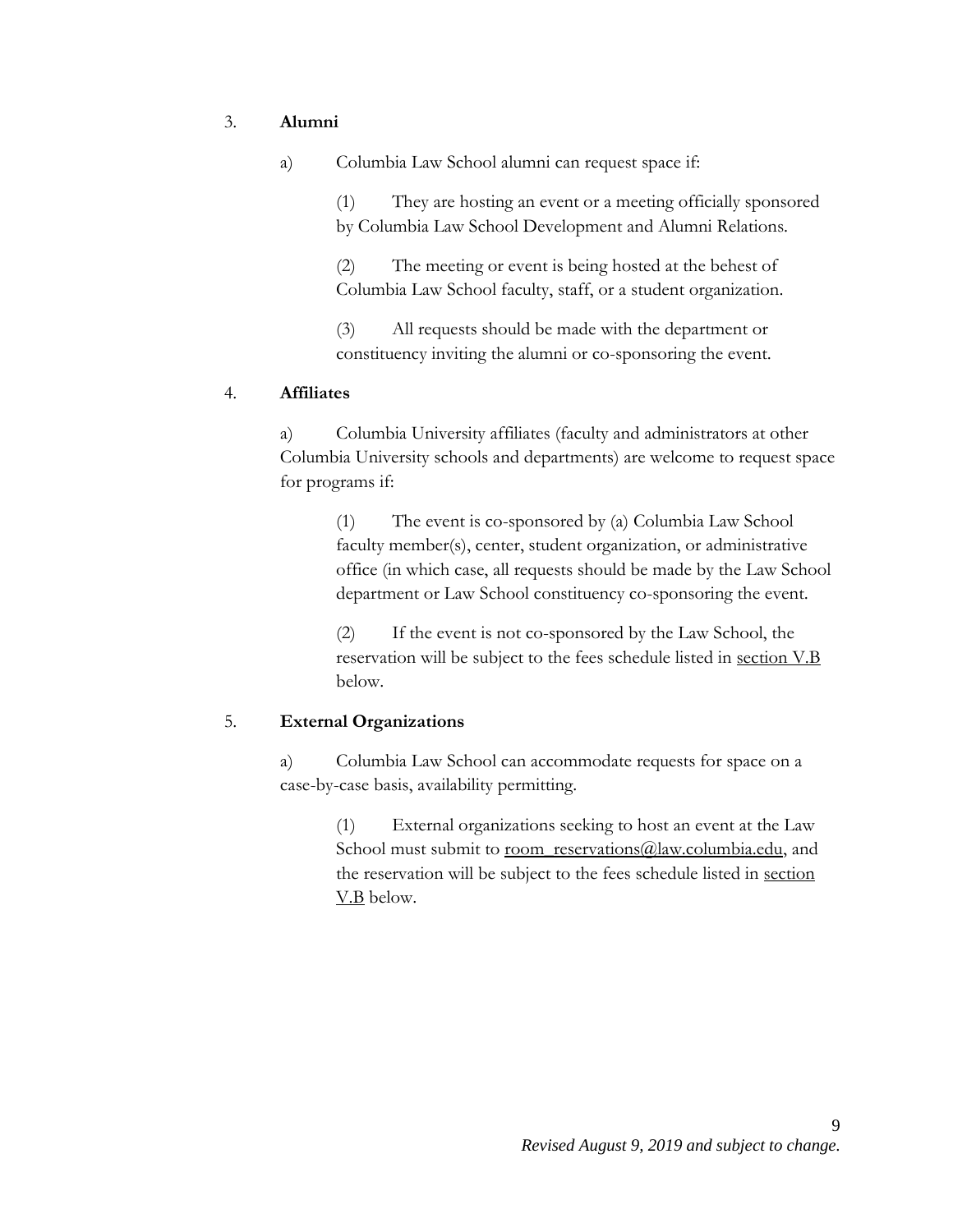(2) External organizations cannot book through a Columbia Law School organization.

## <span id="page-9-0"></span>V. **Room Reservations Fees**

A. All events require a room use fee. Setup and teardown time will also be included when assessing the room reservation fee. Please refer to the [Room Description Guide](http://www.law.columbia.edu/room-reservations) for pictures and information about the rooms available to request at Columbia Law School. Please refer to [Section I.D](#page-3-1) for information about how setup and teardown times are determined. Invoices for the room reservation fees will be sent by the Law School's Room Reservation administrator.

# <span id="page-9-1"></span>B. **Confirmed room reservations by non-Columbia Law School organizations will be charged the following rates:**

| Rooms                                                           | Per Hour                         |
|-----------------------------------------------------------------|----------------------------------|
| Seminar Rooms                                                   | Weekday Fees: \$275 - \$350/hour |
| $(s$ eat 10-40 people)                                          | Weekend Fees: \$175 - \$250/hour |
| Small Auditorium                                                | Weekday Fees: \$350 - \$425/hour |
| $(s$ eat 40-99 people)                                          | Weekend Fees: \$250 - \$325/hour |
| Large Auditorium                                                | Weekday Fees: \$450 - \$560/hour |
| $(s$ eat 125-180 people)                                        | Weekend Fees: \$350 - \$460/hour |
| Flexible Spaces (Case and Annex)                                | Weekday Fees: \$600+/hour        |
| (seat up to 74 people, depending on<br>furniture configuration) | Weekend Fees: \$500+/hour        |
|                                                                 |                                  |
| Drapkin Lounge                                                  | Weekday Fees: \$1300+/hour       |
|                                                                 | Weekend Fees: \$1200+/hour       |

C. Should you need to reserve more than two rooms for the same event, different rates may apply. Please contact [room\\_reservations@law.columbia.edu](mailto:room_reservations@law.columbia.edu) with your request.

D. Requests for fee waivers may be considered at the discretion of the Dean's Office. Please contact [room\\_reservations@law.columbia.edu](mailto:room_reservations@law.columbia.edu) with your request.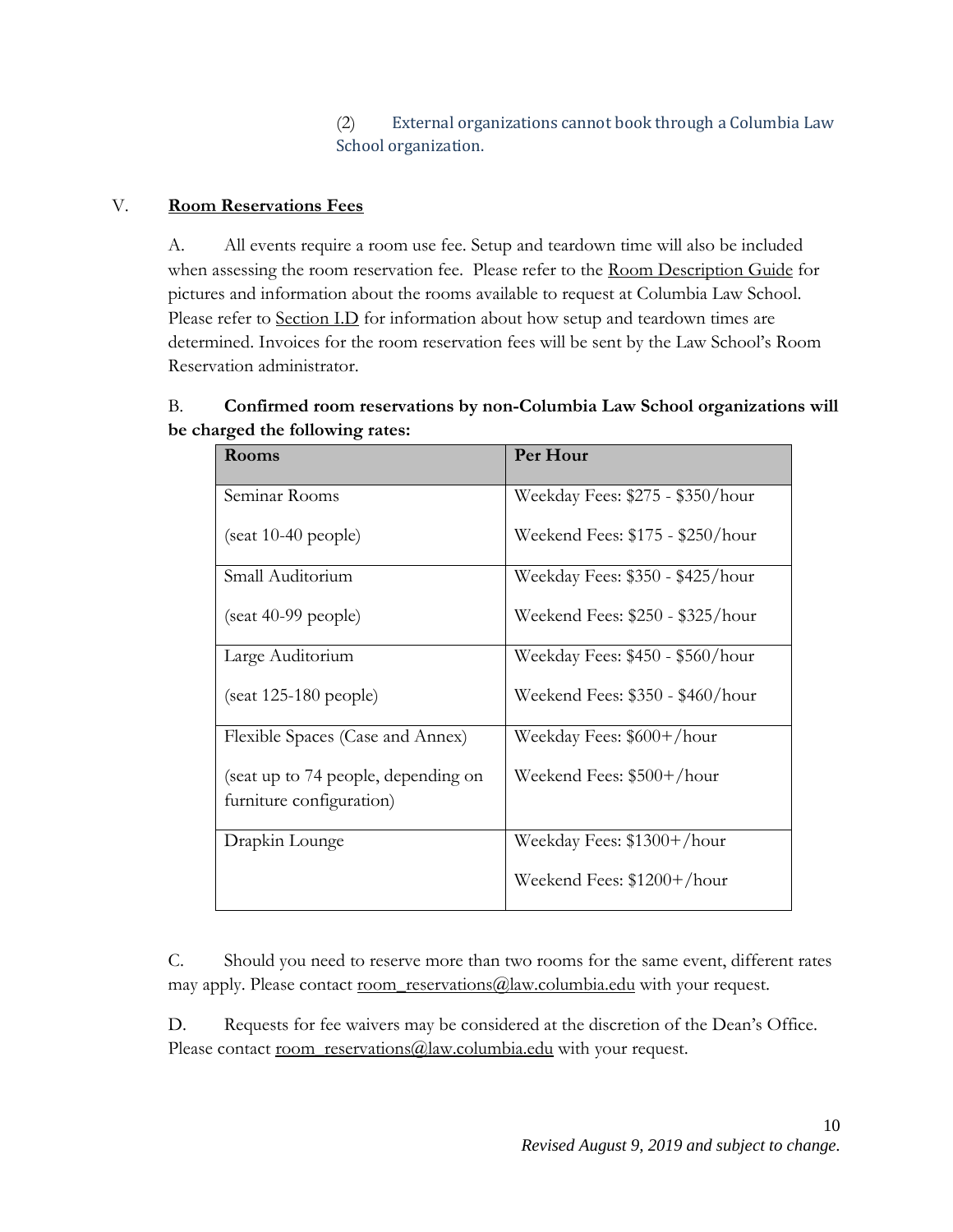#### <span id="page-10-0"></span>VI. **Cancellation Fees**

A. Cancellations must be made no later than 72 hours before the room reservation's scheduled setup time. **Failure to cancel the event by this time will result in a penalty in the amount of 15% of the total cost to reserve the room (including any auxiliary fees).**

B. Cancellations must be emailed to <u>room\_reservations@law.columbia.edu</u> and to any of the other departments providing auxiliary services (Columbia Law School Building Services, Columbia Law School Audio Visual (AV), and Columbia University Public Safety (please review [Section III.B.3](#page-5-4) of this policy for the appropriate contact information).

### <span id="page-10-1"></span>VII. **Restrictions on Reserving Space**

*A. Space may NOT be reserved by any parties for:* 

1. Non-work related personal use (phone/web calls and interviews, individual study space, social gatherings, etc.)

- 2. Study groups and/or group project work
- <span id="page-10-2"></span>B. A space can only be reserved for a minimum of 30 minutes.

### VIII. **Alcohol Policy and Notification Procedures**

### A. **Faculty and Staff**

1. Faculty, Staff, Centers, Affiliates, and outside organizations are subject to the University's Alcohol Policy. Details of that policy may be found at [http://www.essential-policies.columbia.edu/policies-alcohol-and-drugs.](http://www.essential-policies.columbia.edu/policies-alcohol-and-drugs)

### B. **On-Campus Student Organization Events**

1. Alcoholic beverages may not be served at a student organization event unless a temporary permit has been obtained from New York State. Permits may be applied for here: [http://www.sla.ny.gov/online-permit-applications.](http://www.sla.ny.gov/online-permit-applications) Groups should allow at least 3 weeks for the issuance of a permit from the time that all required documentation has been submitted to the State.

2. Student Services must be notified if you intend to serve alcohol at your event. You must fill out an [alcohol notification form](https://www.law.columbia.edu/sites/default/files/microsites/students/student-services/files/ALCOHOL-Notification-Form.pdf) and provide it to Student Services.

3. No alcohol may be served at an on-campus event before 5:00 p.m except by prior written consent from Dean Ramos-Herbert or Joel Kosman.

#### **NEW**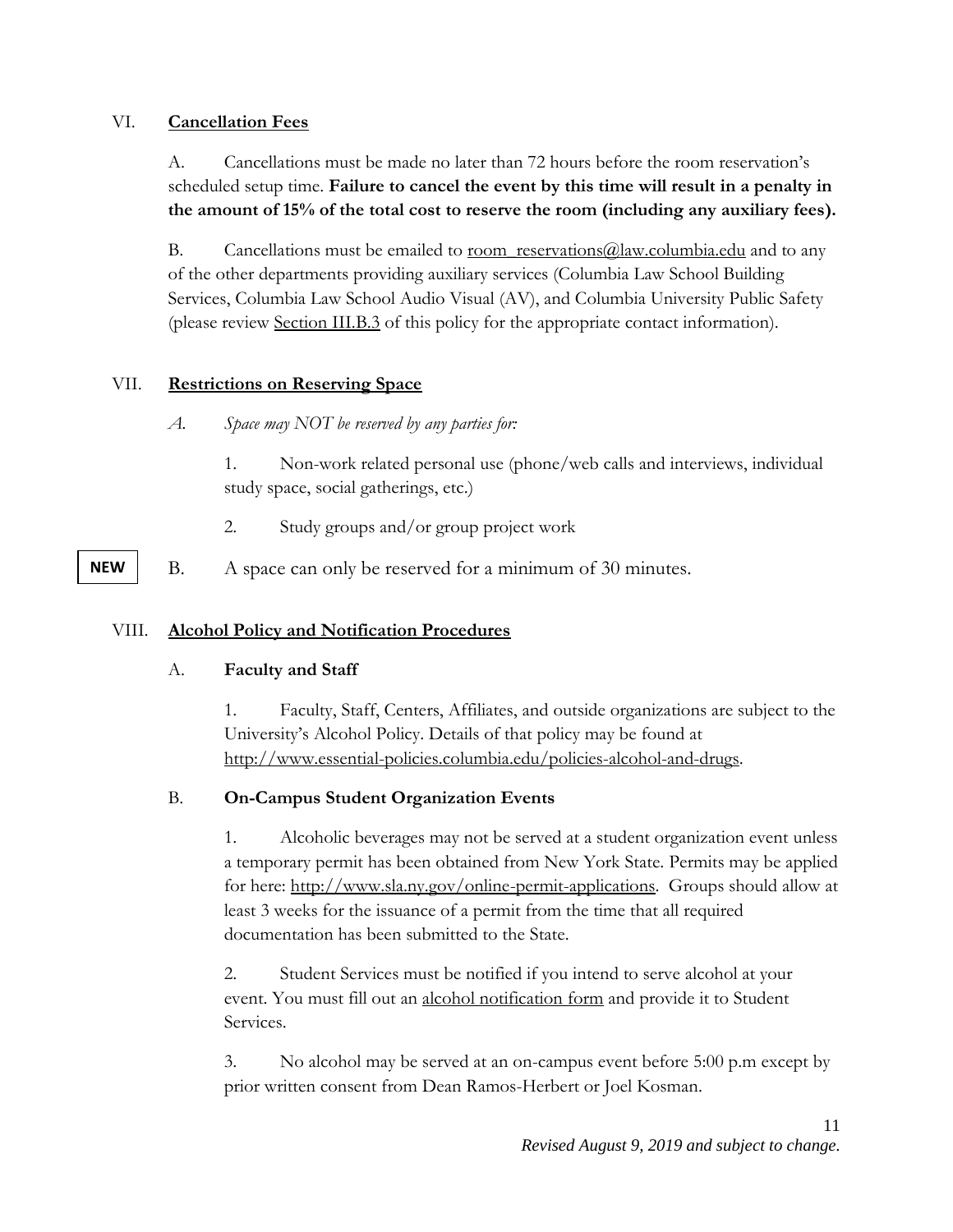- 4. You may only serve beer and wine at Law School events held on campus.
- 5. Self-service of alcohol at an event is not permitted.

6. Each area where alcohol is available at an event must be monitored by at least one organization member who is at least 21 years of age and who has attended a University Event Management Alcohol Training session during the current academic year. The schedule for such trainings and the procedure for registering may be found at [http://uem.columbia.edu/student/events-alcohol.](http://uem.columbia.edu/student/events-alcohol-0) Alcohol monitors may not drink alcoholic beverages before or during the time that they are monitoring an alcohol service area.

7. Alcohol may only be served at an event by Law School students who are least 21 years of age and who have attended a University Event Management Alcohol Training session during the current academic year. Servers may not drink alcoholic beverages before or during the time they are serving.

8. Ample food and non-alcoholic beverages must be served and prominently displayed at any event where alcohol is served. Such food and beverages must be available throughout the time that alcohol is being served, and must be replenished, as needed, during this time.

9. All event guests must be 21 years of age and must be able to produce identification of age if asked.

*NB – We have been informed by University Event Management that a permit is NOT required if an organization sells tickets for an event and alcohol is subsequently served (rather than sold) during the course of the event.*

> 10. Additional information about Columbia University's alcohol policies may be found at:

[http://www.essential-policies.columbia.edu/policies-alcohol-and-drugs.](http://www.essential-policies.columbia.edu/policies-alcohol-and-drugs)